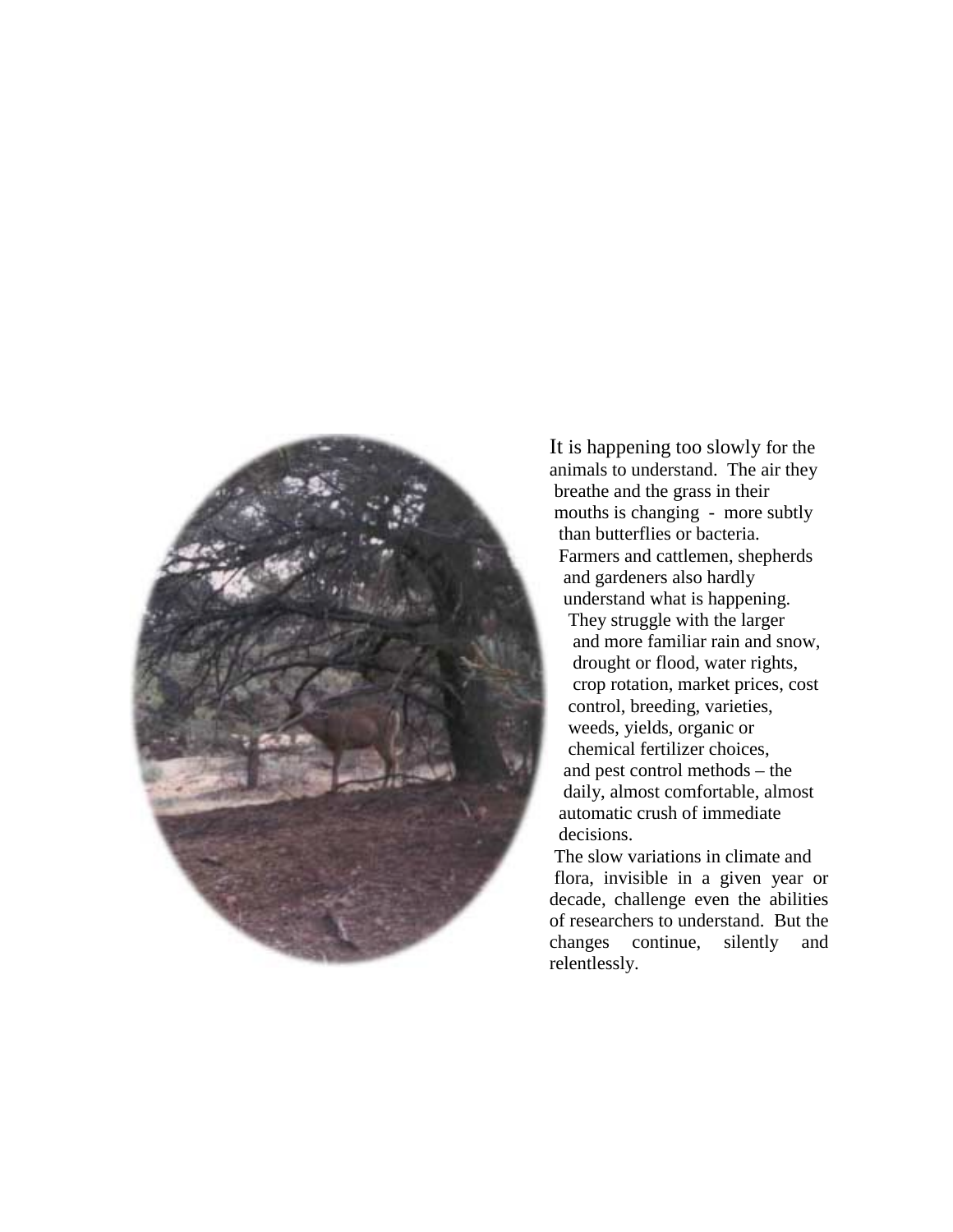The grass and foliage looked normal. But what was normal any more? Year by year the cattle and buffalo took longer and longer to digest the grass they foraged. Deer, elk, oxen, antelope and the multitudes of other wild ruminant's diets were slowly declining, almost imperceptibly. Deer or cattle, sheep or buffalo, wild or domestic, they all gained weight more slowly. The grass and browse they grazed appeared thick and green. So why was it taking longer for these most efficient animals - ruminants with four stomachs - to convert grass to flesh? They seemed to be in no hurry, as they spent more time chewing their cuds.



Ruminants are the source of nearly all the milk and half the meat the world eats. Ruminant's efficient digestion enables them to extract nutrition from plants that other animals cannot. Their symbiotic relationship with the microbes living in their four stomachs allows them to digest diverse forages on rangeland throughout the world. Ninety percent of all ruminants graze on grassy rangeland. Wild ruminants get ninety-five percent of their food from grassy rangelands<sup>[1](#page-11-0)</sup>. The grass on these rangelands, as every other plant in every biome, grow in an atmosphere of rising carbon dioxide.

Carbon dioxide  $(CO<sub>2</sub>)$  in our earth's atmosphere has been increasing, slowly impacting green plants which need carbon dioxide to perform the miracle of photosynthesis. Understanding the slow silent impact of rising  $CO<sub>2</sub>$  on biomes such as grassy rangeland, and ruminants' response to those changes, is not only fascinating, but of huge importance. It embraces the food we eat, the fuel we use to power our world and every person and industry, business and government, from Afghanistan to Arizona to Antarctica. This broad and vital story has never been told. We can provide the cleanest, safest and most reliable power known - sun power from space - while decreasing our dependence on foreign oil and increasing harmony between our developing world and this fragile Eden we share. We can also build new businesses on the High Frontier of space, which can lower the cost of construction and open wide the door to the High Frontier. But we are getting ahead of our story...

In the half million years before the industrial revolution, the level of  $CO<sub>2</sub>$  in the atmosphere cycled slowly between 18[2](#page-11-0) and 299 parts per million  $(ppm)^2$ , averaging about 240 ppm. Then the steam engine, the internal combustion engine and other fossil fuel (coal, oil, and gas)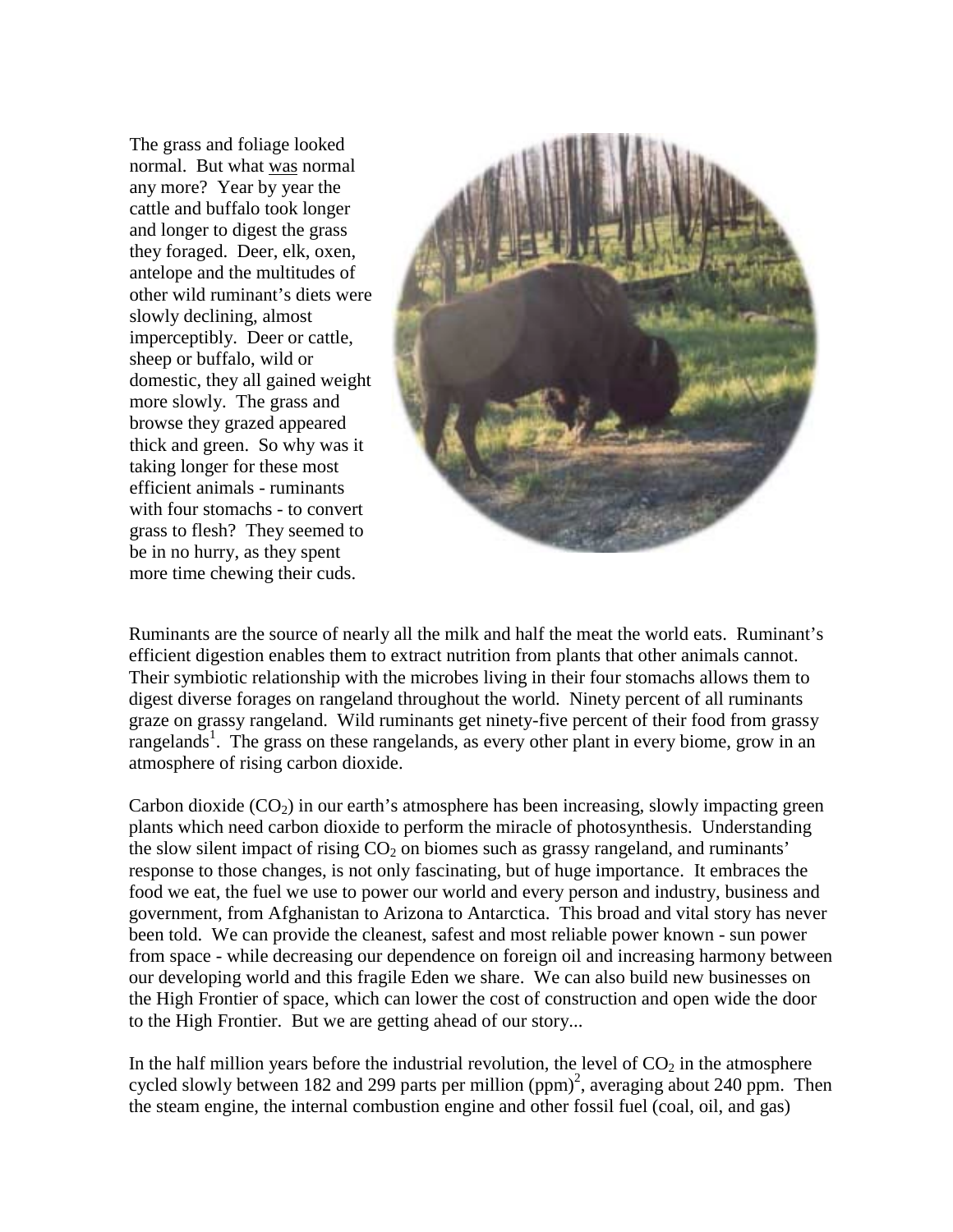burning engines were introduced. Innumerable labor saving and other marvelous machines were introduced. Agriculture came to depend more on diesel tractors than the plow horse. Production soared as the number of farmers declined. Since the industrial revolution, great population increases, larger markets for yet more amazing machines, and ever more fossil fuel burning engines have raised the  $CO<sub>2</sub>$  level in the atmosphere to over 370 ppm. By the middle of this century  $CO_2$  is expected to reach double the "historic level" (approximately 278) ppm).[3,4.](#page-11-0) What differences will this make?

Through thousands of studies investigating climatic and atmospheric changes, scientists have begun understanding the wide impact of rising  $CO<sub>2</sub>$  levels on photosynthesis,<sup>a</sup> plants and animals. Special outdoor laboratories, known as Free Air  $CO<sub>2</sub>$  Enrichment (FACE) areas, have given us a natural way to test elevated  $CO<sub>2</sub>$  without bringing the plants into an unnatural greenhouse or laboratory. Instead, a bit of extra  $CO<sub>2</sub>$  is released into the air around test plots to match the atmospheric  $CO<sub>2</sub>$  test level desired. Many tests have been examining doubled CO2 levels. Slowly, a clearer picture of the impact of plant and animal response to increasing  $CO<sub>2</sub>$  is emerging.

In one important study, Dr. Clenton Owensby and colleagues, studied ruminants grazing in a FACE range with a doubled  $CO<sub>2</sub>$  level on Kansas' grassy rangelands. Their studies into the impact of increasing carbon dioxide on those rangelands revealed a surprising effect. The grass these animals foraged from the FACE range had less nitrogen and correspondingly less protein. The protein content and digestibility, even by the four highly efficient stomachs of ruminants, was reduced at increased  $CO<sub>2</sub>$  level<sup>5,6</sup>.



<sup>&</sup>lt;sup>a</sup> All the food we eat begins with photosynthesis – the process that converts the energy in sunlight to food energy that can be used by animals. Plants, algae and their relatives in the oceans use photosynthesis to convert water, CO2 and light to sugar, which plant cellular respiration converts into adenosine triphosphate (ATP), the "fuel" for all living things. Photosynthesis releases both the oxygen we breathe and the food we and other animals need! That is why understanding the impact of rising  $CO<sub>2</sub>$  on photosynthesis is crucial.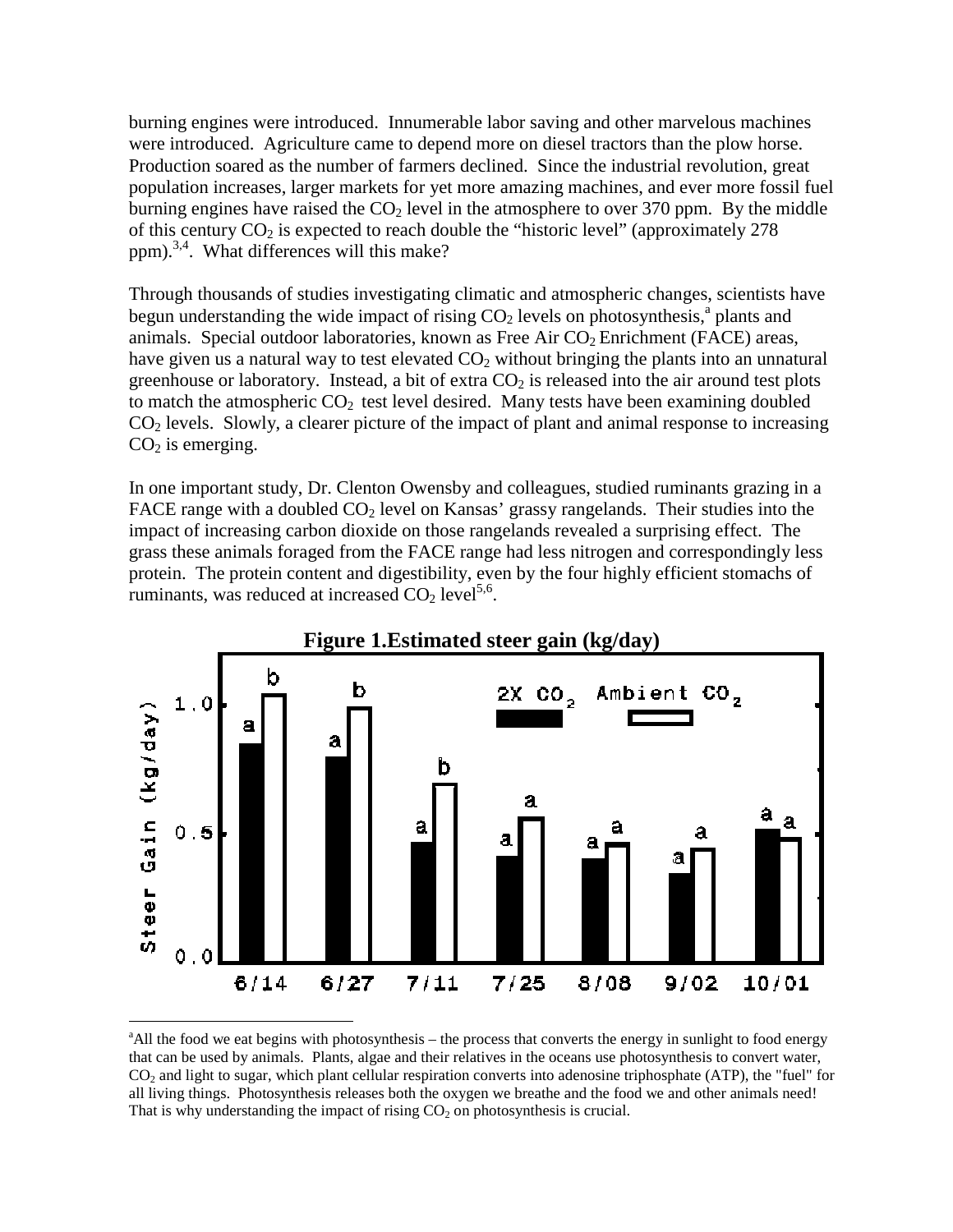"Since nitrogen and fiber concentrations in the diet of ruminants impact forage digestibility and utilization efficiency, the reported reduced nitrogen and increased fiber concentrations in plants grown under elevated  $CO<sub>2</sub>$  will likely impact ruminant productivity negatively. Data reporting reduced productivity or increased consumption for insects consuming diets of plants grown under elevated  $CO<sub>2</sub>$  support that conclusion. Contrary to the results from insect studies, where intake increased as diet quality decreased, ruminant intake declines as forage quality decreases. Therefore, there cannot be a compensatory intake response to maintain productivity levels comparable to current levels. For domestic livestock, diets can be supplemented to compensate for reduced forage quality, but with wild ruminants, or for ruminants in developing countries, diet supplementation is not an option. "

Fiber content under increased  $CO<sub>2</sub>$  increases in many plants. For example, cotton (fiber) seems to prosper<sup>[7](#page-11-0)</sup>. Test cotton crops exposed to  $\overline{FACE}^8$  $\overline{FACE}^8$  increased biomass and harvestable yield by 37 and 48 percent, respectively, in doubled (550 ppm)  $CO<sub>2</sub>$ . Food may become more expensive and less nutritious, but we'll have plenty of cheap cotton T shirts.

Ruminant forage digestibility is enhanced by thinner cell walls and low fiber and lignin content. So the increased fiber characteristic of elevated  $CO<sub>2</sub>$  slows digestion, decreasing intake. The very nature of ruminant digestion makes it impossible for the ruminant to compensate for a lower quality diet by consuming more forage. While the quantity of insect intake *increases* as diet quality decreases, ruminant intake *declines* as forage quality decreases. The reason is that ruminant digestion takes longer with lower nitrogen content. Like composting, the Carbon to Nitrogen ratio $9$  is a determining factor in digestion of organic matter, such as grass and leaves.

Ruminants won't be able to spend as much time munching foraging as they did, because their digestion will be busy, working more slowly to digest plant matter with a lower protein and nitrogen content. With all the waiting around for their digestion process to complete its work, animals eating plants grown under increased  $CO<sub>2</sub>$  will likely take longer to mature or to reach market weight. Without predictive research studies such as FACE provides to forecast these slow changes, they would not be noticed in year to year comparisons.

Can range fed cattle be given special supplements to aid their digestion? U.S. farmers eventually send about 80 percent of their cattle to feedlots – 30 million head. About 80 percent of all feedlot cattle currently receive steroid hormone supplements. These supplements cost about \$2 per animal and increase animal growth by 20 percent. They save about \$40 getting an animal to market weight.<sup>10</sup> For some domestic livestock, perhaps special diet supplements could compensate for reduced forage quality, but for ruminants on the open range, wild ruminants, and ruminants in developing countries, diet supplementation would not be an option.

"The result will be reduced growth and reproduction. Further, changes in climate may impact foraging by ruminants. High daytime air temperatures currently reduce total grazing time for cattle with little or no compensatory nighttime grazing. A future high  $CO<sub>2</sub>$  world seems destined to reduce individual animal performance. ...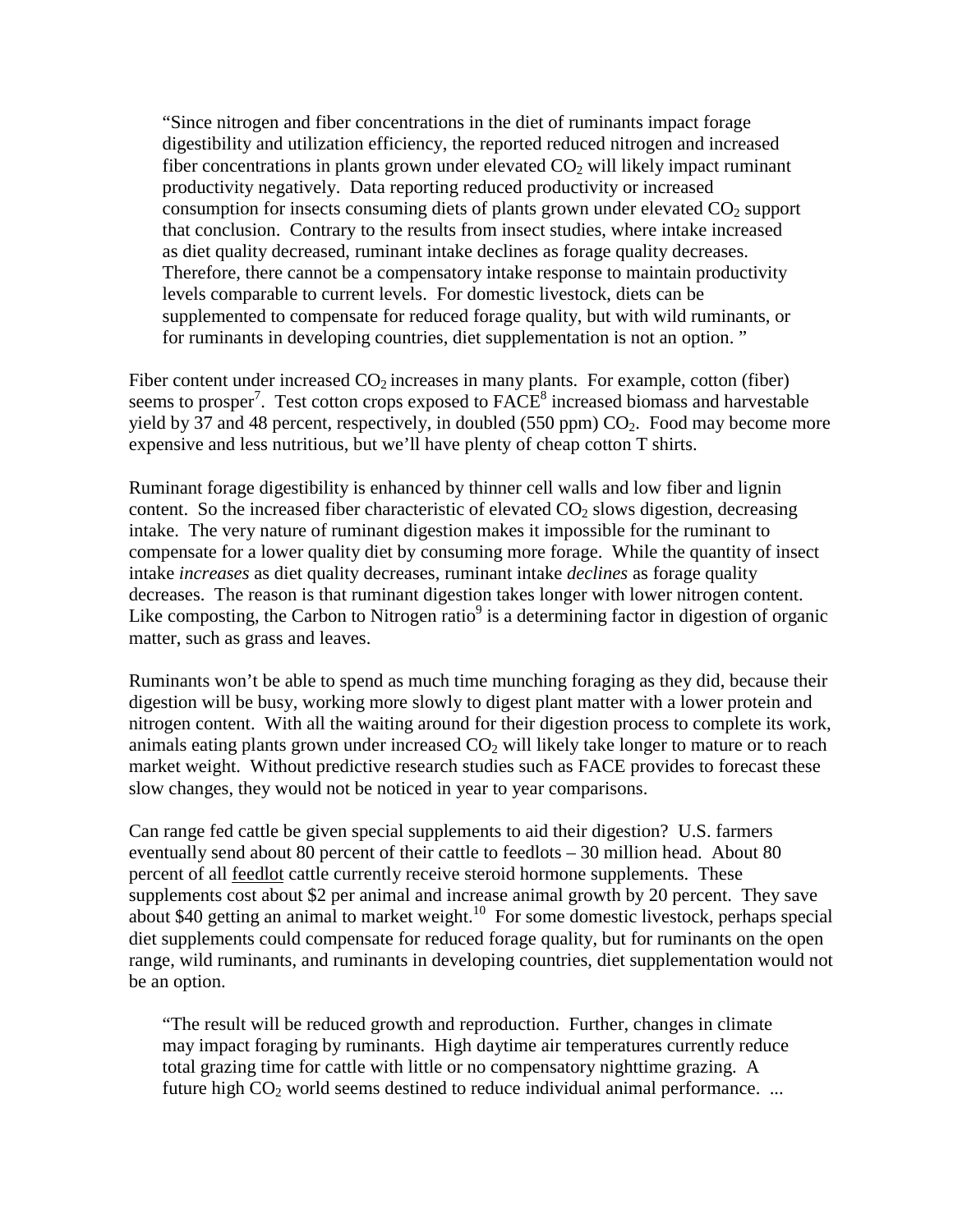Wild ruminant diet quality will be affected, and it is likely that they will have reduced growth and reproduction."

Will every plant experience declining protein, or nitrogen? There will be differences. For example, many C-3 species of grasses from the Serengeti in Africa showed no noticeable nitrogen decline at the elevated  $CO<sub>2</sub>$  used in test.<sup>11</sup> Wheat and rice are C3 grains. Corn and sorghum use C4 photosynthesis. (The difference between C3 and C4 plants concerns details of their photosynthetic process.) However, the vast majority of cattle, sheep, and other ruminants will apparently suffer declining growth and reproduction, unless significant changes to reduce  $CO<sub>2</sub>$  increases and fossil fuel burning are made.

Farmers and agronomists may be expected to search for and plant improved stocks of grass and other browse for their domestic stock. But it is an unimaginably vast undertaking on a global scale. Especially knowing that increasing  $CO<sub>2</sub>$  is only one of the atmospheric and other climate changes taking place<sup>12</sup> in thousands of different microclimates on land *and under the sea* around the globe. Can all the world's ecosystems adapt to rapid increases in carbon dioxide, methane, as well as changing microclimates? It is extremely challenging to anticipate how every wild or farmed grassland, forest, field, orchard or salt marsh will change or can be adapted to cope with those changes.

What about other ecosystems? "Arid ecosystems are predicted to be among the most responsive to elevated carbon dioxide because of projected increases in plant water-use efficiency." While rangelands are the most important ecosystems for meat and milk production by ruminants, declining plant available nitrogen is expected to impact both tropical and arid ecosystems. Recent FACE studies in the Mojave Desert show that "plant-available nitrogen has decreased 40 to 50  $\%$  under elevated carbon dioxide"<sup>13</sup>.

Should we all become vegetarians to escape this nutritional decline? No, vegetarians will also be impacted by these changes in plants. For example, the world's two favorite grains, rice and wheat, both decline in nutritional value based on testing under elevated  $CO<sub>2</sub>$ . Growing wheat at elevated  $CO_2$  lowers the protein content of grain and flour by 9-13%<sup>14,15,16</sup>. Grain grown at high  $CO<sub>2</sub>$  produces poorer dough of lower extensibility and decreased loaf volume. Hence, for breadmaking, the quality of flour, produced from wheat grain developed at high temperatures and in elevated  $CO<sub>2</sub>$ , degrades.<sup>1</sup>

"The nutritive value of rice was also changed at high  $CO<sub>2</sub>$  due to a reduction in grain nitrogen and, therefore, protein concentration." Rice's amylose content is increased under elevated  $CO<sub>2</sub><sup>18</sup>$ . Starch consists of two main fractions, amylose and amylopectin. The starch from high amylose grains is used in adhesives for manufacturing corrugated cardboard, biodegradable packaging materials, chewing gum, and textiles. Starches with high amylose content are resistant to digestion.<sup>[19](#page-11-0)</sup>

While rice may become more important in biodegradable plastic products, due to its rising amylose content, cooked rice grain from plants grown in high- $CO<sub>2</sub>$  environments would be tougher and firmer than that from today's plants. Concentrations of iron and zinc, which are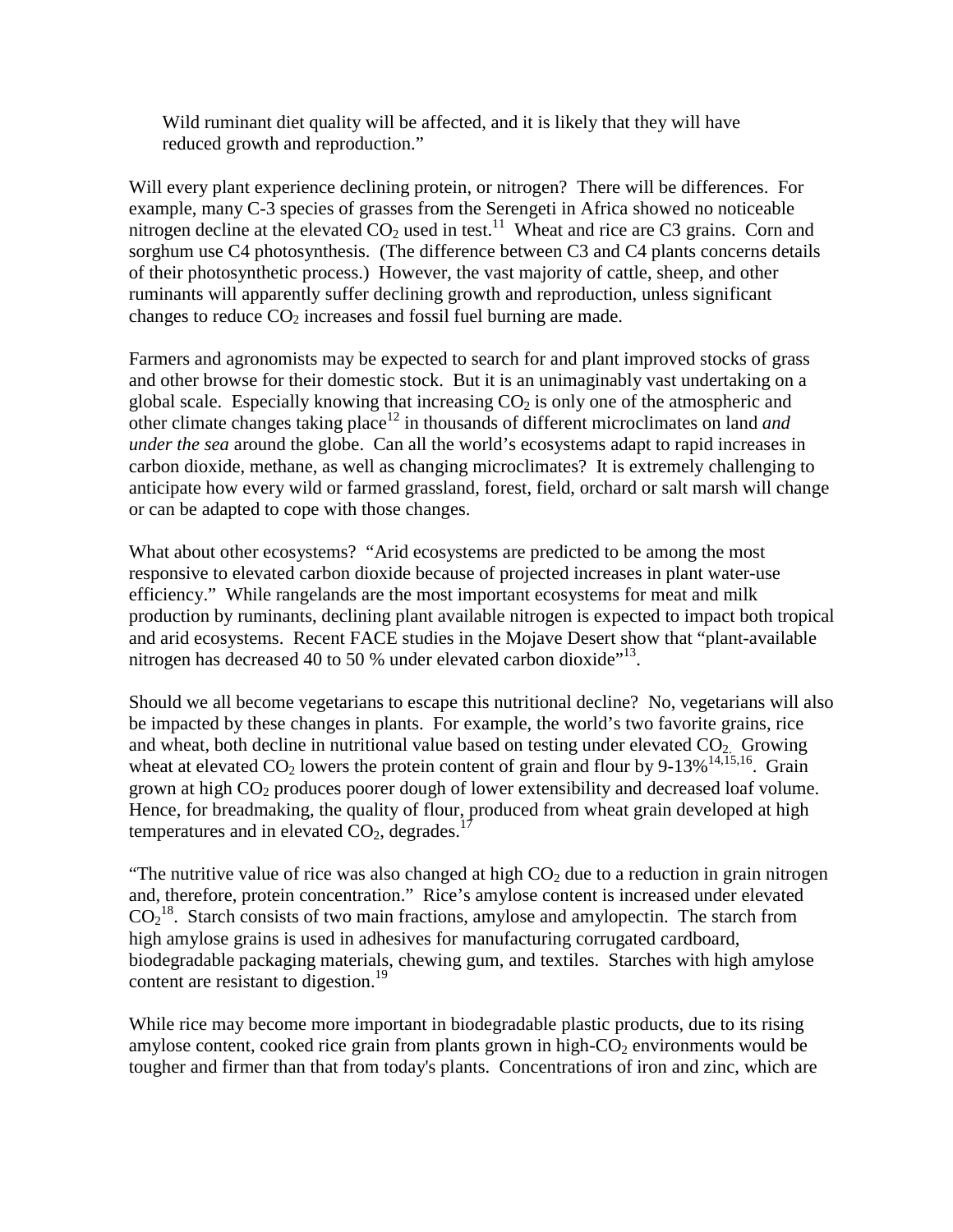important for human nutrition, would be lower. Moreover, the protein content of rice declines under combined increases of temperature and  $CO<sub>2</sub><sup>20,21</sup>$  $CO<sub>2</sub><sup>20,21</sup>$  $CO<sub>2</sub><sup>20,21</sup>$ 

Plant's access to nitrogen is crucial to life - being a component of both plant and animal proteins. Elevated  $CO<sub>2</sub>$  interferes with plants' ability to use certain forms of nitrogen from soil. Early research into methods to counteract this interference for wheat and tomato plants suggests that increasing ammonium fertilization may overcome some of these nitrogen problems. $^{22}$  $^{22}$  $^{22}$ 

At minimum, dramatic alterations in plant life worldwide are forcing significant changes in agricultural fertilizer use. And not only ruminants depend on grass and grain. Chickens, for example, require high protein diets, which is based on wheat germ, alfalfa, bran, soybeans and ultimately other green plant protein sources. We are what we eat - from chicken feed to pig feed, every animal depends on the nutrition in the green plants which initiate the green food chain we all depend on.

Our actions are putting to the test on ever more intensive levels whether our stewardship of wild and natural habitats and the flora and fauna that live there can survive our attempts to farm and fish, mine and manage the earth. We must soon graduate from negligent and irresponsible philosophies, corporate and individual, modern and ancient, from animism to Gaia, that suggest we belong to the earth and "she" will take care of everything.

In over 30 studies, insects known as phloem feeders, such as aphids, increase in population under increased  $CO<sub>2</sub>$ . Aphids multiply faster and improve their feeding success under increased  $CO_2^{23}$ . Aphids reproduce 10 to 15 percent faster under conditions of elevated CO<sub>2</sub>. Most leaf-chewing insects, however, showed either no change or reductions in abundance under increased atmospheric  $CO_2^2$ <sup>4</sup>

Increases in  $CO<sub>2</sub>$ , unfortunately, are not the only reason for concern or study. For example, on Alaska's Kenai Peninsula, near Anchorage, beetles have killed a four-million-acre spruce forest, the largest loss of trees to insects ever recorded in North America, according to federal officials. Government scientists tied the event to rising temperatures, which allow the beetles to reproduce at twice their normal rate.<sup>25</sup> The beetles are reproducing faster and in greater numbers than at any time since record keeping began in the late 1800s. Records in Alaska show a seven-degree temperature increase just over the last thirty years.

Like Kenai, real ecological changes are not happening in isolation. The valuable FACE studies of increased  $CO<sub>2</sub>$  in test plots generally ignore other variables such as temperature rise which will accompany increases in atmospheric levels of  $CO<sub>2</sub>$ , methane and other greenhouse gases (GHG). Climate change will fully impact "real" world plants, animals and insects in their ecosystems in all their complexity - whether scientists agree on their precise causality, degree, reason or not.

Most of the world's  $CO<sub>2</sub>$  released from fossil fuels since the industrial revolution has been taken up by the oceans, into tiny marine phytoplankton (plants) and zooplankton (animals). These tiny creatures, the foundation of the ocean's food chain, are eaten by small fish and in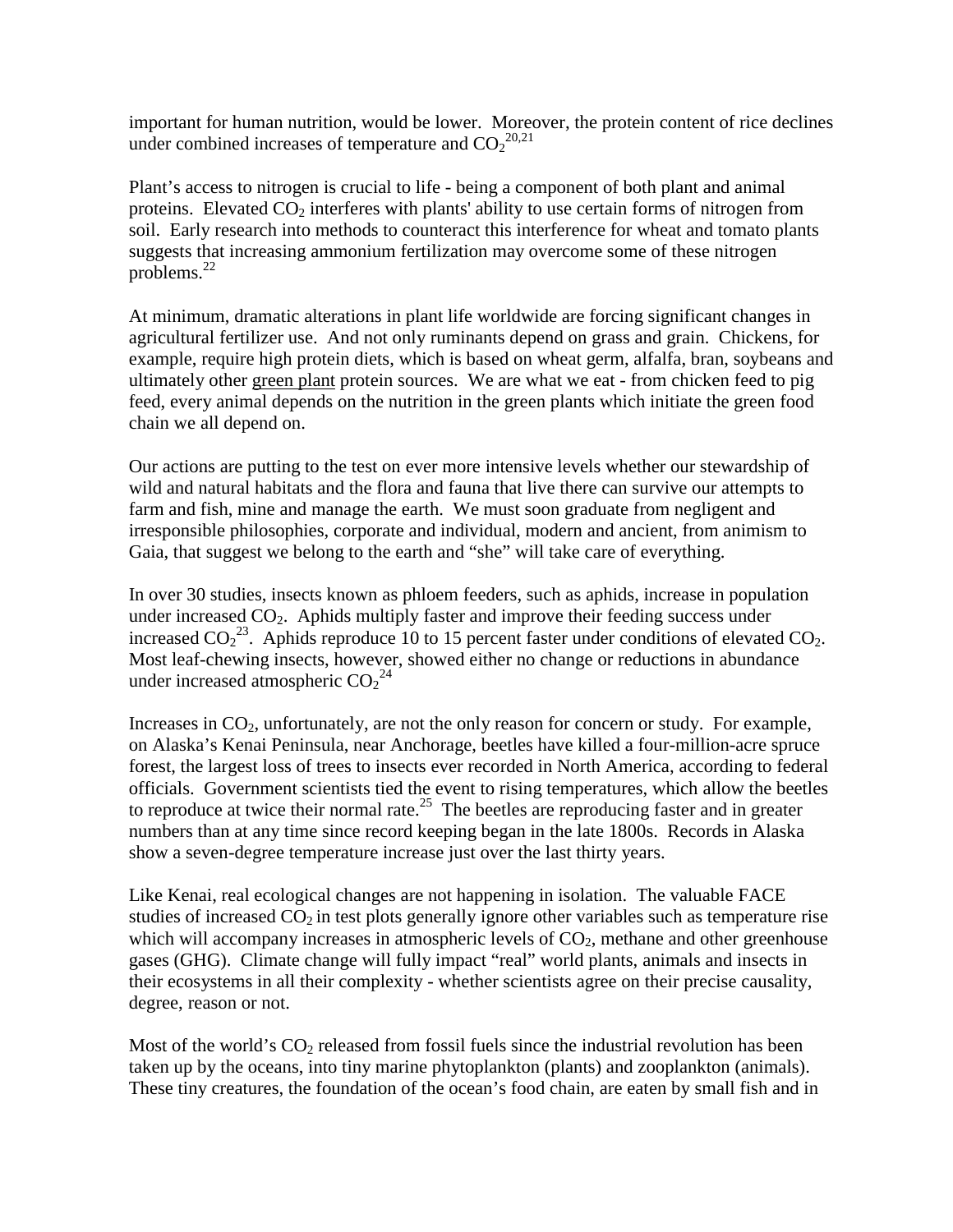turn by other, larger, fish and animals, and people. Researchers studying zooplankton off the Pacific coast of California measured an 80% drop in zooplankton biomass or population from 1951 to 1993. They cruised a 130,000 sq km area during 222 cruises off southern California.<sup>26</sup> They ascribe this trend to the increasing ocean temperatures,  $(1.5$  degrees C) which they logged during this time.

How are climate changes and other related human impacts affecting the seas? Like this 80% drop in zooplankton in the California Current they are of concern and apparently a direct result of climate change, but it is more difficult to establish direct cause and effect linkage as can clearly be done with studies such FACE that this chapter has focussed on. We have hardly begun to understand the issues and interactions posed by climate change, and most especially the oceans' role in it. Only recently - during the 1990's - did we discover the existence of vast beds of methane hydrates.

Due to the high pH of ocean water (about 8),  $CO<sub>2</sub>$  dissolves readily in earth's vast ocean. The pH of ocean surface water has decreased nearly 0.1 pH-units due to the increase in dissolved atmospheric  $CO_2$  since pre-industrial times.<sup>27</sup> Because  $CO_2$  dissolves so readily into seawater, the ocean absorbs about 2 billion tonnes of carbon per year<sup>28</sup>, yet the ocean's ability to remove  $CO_2$ , has not kept pace with our  $CO_2$  production from fossil fuel burning. We are producing  $CO<sub>2</sub>$  much faster than the plants on land and even the sea can remove and recycle it.<sup>[29](#page-11-0)</sup>

Methane hydrates are an incredible ice like material that have been formed of methane gas locked in a matrix – a cage formed by water pressure and cold temperatures. These ubiquitous sedimentary layers are found in abundance in many deep offshore continental shelves and associated with permafrost in northern environments. The volume of natural gas and carbon reposing in these layers is truly immense, exceeding the total of all other known conventional hydrocarbon sources, according to recent estimates. This is one of many major climate changes slowly impacting the oceans and our earth that researchers can not keep pace with. The ongoing and intensive studies of these developing ocean atmosphere imbalances and other large critical issues impacting our energy environment will be summarized in the next chapter.

This chapter has outlined just a few of the most measurable and predictable of the multitude of changes to our environment which are expected to most directly impact human nutrition and wellbeing. These problems, however, are minor annoyances in comparison with the controversial and knotty issues we will enjoy touring in chapter 2.

The anticipated and yet dimly understood new vagaries creeping into global ecosystems, the increased environmental uncertainty, exaggerated, and in many ways unprecedented, climate and ecosystem change are far more complex than scientists have been able to document or accurately model. Nevertheless, salient features are emerging through important and expanding studies. But can we cope with such massive environmental, social, and resultant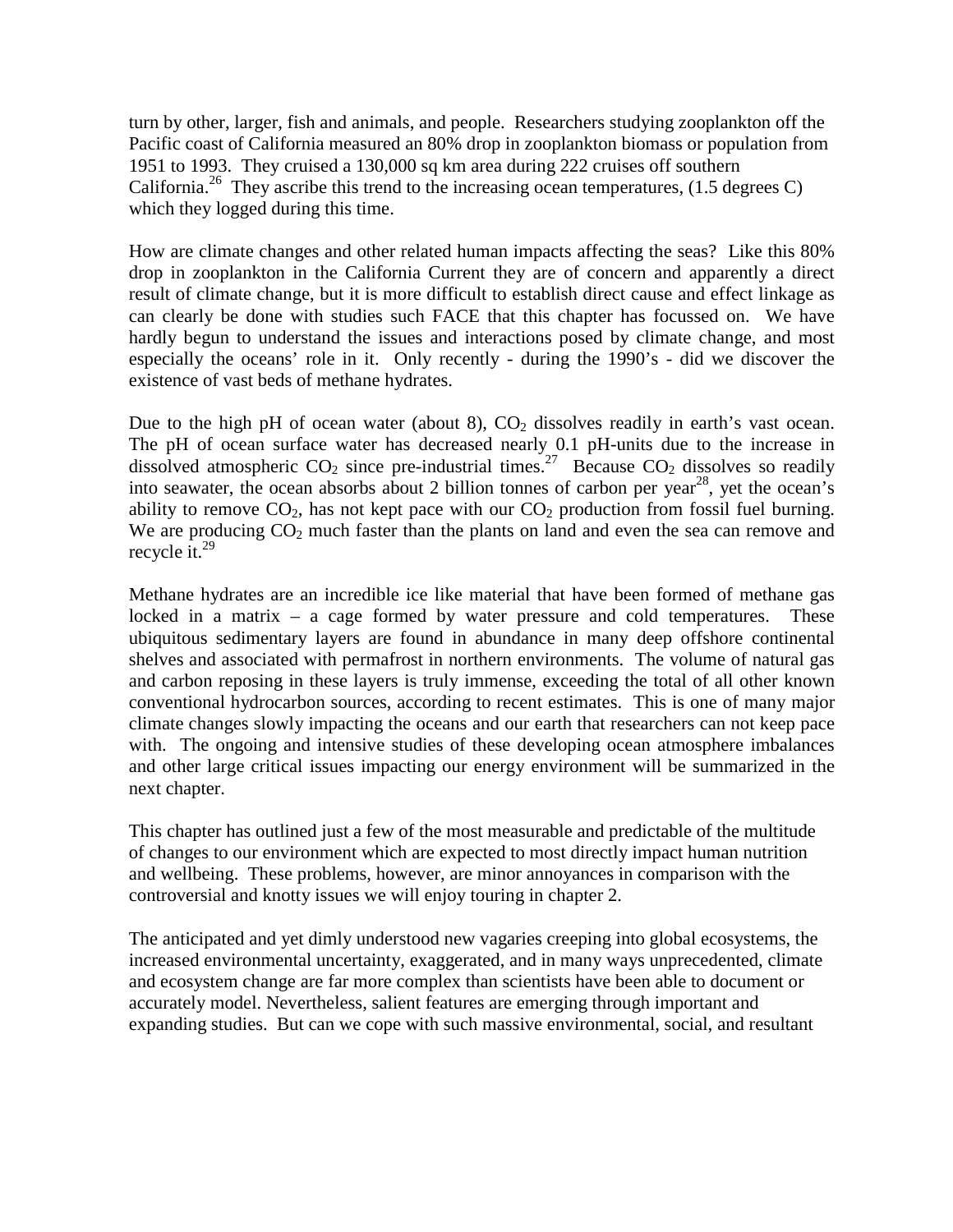political displacement? The road to solving problems begins with understanding and  $commu$ nication.<sup>a</sup>

 $\sim\sim\sim$   $\sim\sim\sim$   $\sim\sim\sim$   $\sim\sim$   $\sim$ 

If there is righteousness in the heart there will be beauty in the character. If there is beauty in the character, there will be harmony in the home. If there is harmony in the home, there will be order in the nation. When there is order in the nation, there will be peace in the world. --- Chinese Proverb

<sup>&</sup>lt;sup>a</sup> The Endnotes of this book provide further references to both peer reviewed studies and Internet resources available for further study.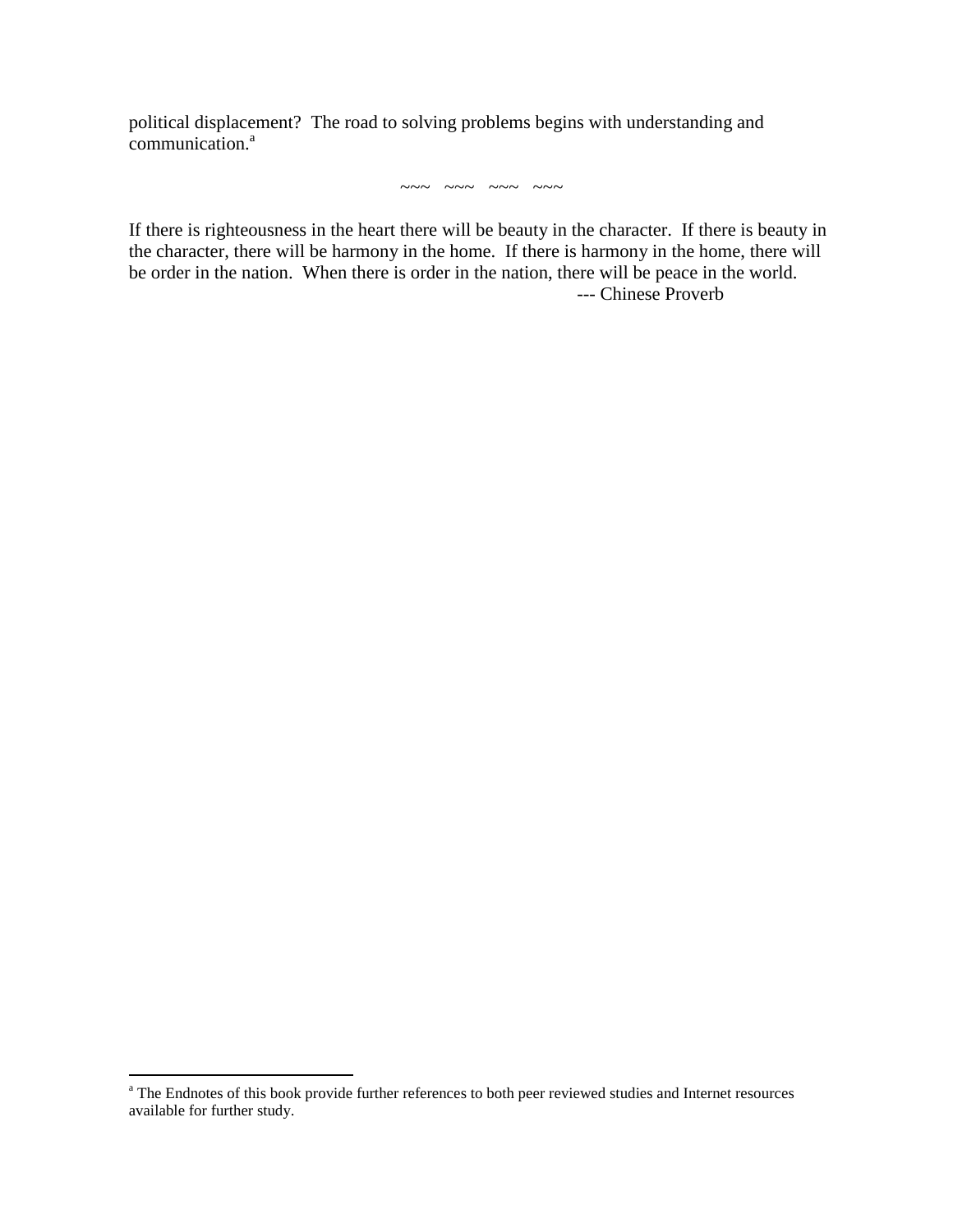## **End Notes**

<sup>1</sup> Holochek, J.L., R.D. Peiper, and C.H. Herbel. 1989. Range Management: Principles and Practices. Prentice-Hall, Inc. Englewood Cliffs, NJ. 501 p.

<sup>2</sup> Petit et al, Nature v.399 (6735), pp. 429-436. (1999); Fischer et al, Science 283, 1712-1714 (1999); Barnola, et. al., Nature, 329, 408-414 (1987)

Vostok, Antarctica Ice Core Atmospheric Carbon Dioxide Record



Age of Entrapped Air (kyr BP)

## Source: Jean-Marc Barnola et al.

 $\overline{a}$ 

Source: Barnola, J.M., D. Raynaud, C. Lorius, and N.I. Barkov. 1999. Historical CO2 record from the Vostok ice core. In Trends: A Compendium of Data on Global Change. Carbon Dioxide Information Analysis Center, Oak Ridge National Laboratory, U.S. Department of Energy, Oak Ridge, Tenn., U.S.A.

3 Revelle, R., & H. Seuss, (1957) *Tellus* **9**, 18-27 and Revelle, R., (1982) *Scientific American* **247**, 35-43 In their landmark *Tellus* article, Roger Revelle and Hans Suess first demonstrated that carbon dioxide had increased in the air as a result of burning fossil fuels. Revelle raised public recognition of the fact in the *Scientific American* article. Charles Keeling began measuring CO<sub>2</sub> levels. That Keeling and others have been doing it since 1957 is largely due to Revelle's powerful influence. http://cdiac.esd.ornl.gov/trends/co2/lawdome.html <sup>4</sup> You can monitor  $CO<sub>2</sub>$ , methane and other greenhouse gas levels yourself at online sites such as http://cdiac.esd.ornl.gov/trends/trends.htm or the EPA's Greenhouse Gases and Global Warming Potential Values - Table 1 sites a typical pre industrial  $CO<sub>2</sub>$  estimated concentration of 278 ppm http://www.epa.gov/globalwarming/publications/emissions/ghg\_gwp.pdf] <sup>5</sup>

<sup>5</sup> Owensby, C.E., R.M. Cochran, and L.M. Auen, "Effects of Elevated Carbon Dioxide on Forage Quality for Ruminants" 1996, In Carbon Dioxide, Populations, and Communities. Koerner, C., and F. Bazzaz, eds. Physiologic Ecology Series. Academic Press pp. 363-371. http://spuds.agron.ksu.edu/fq3.html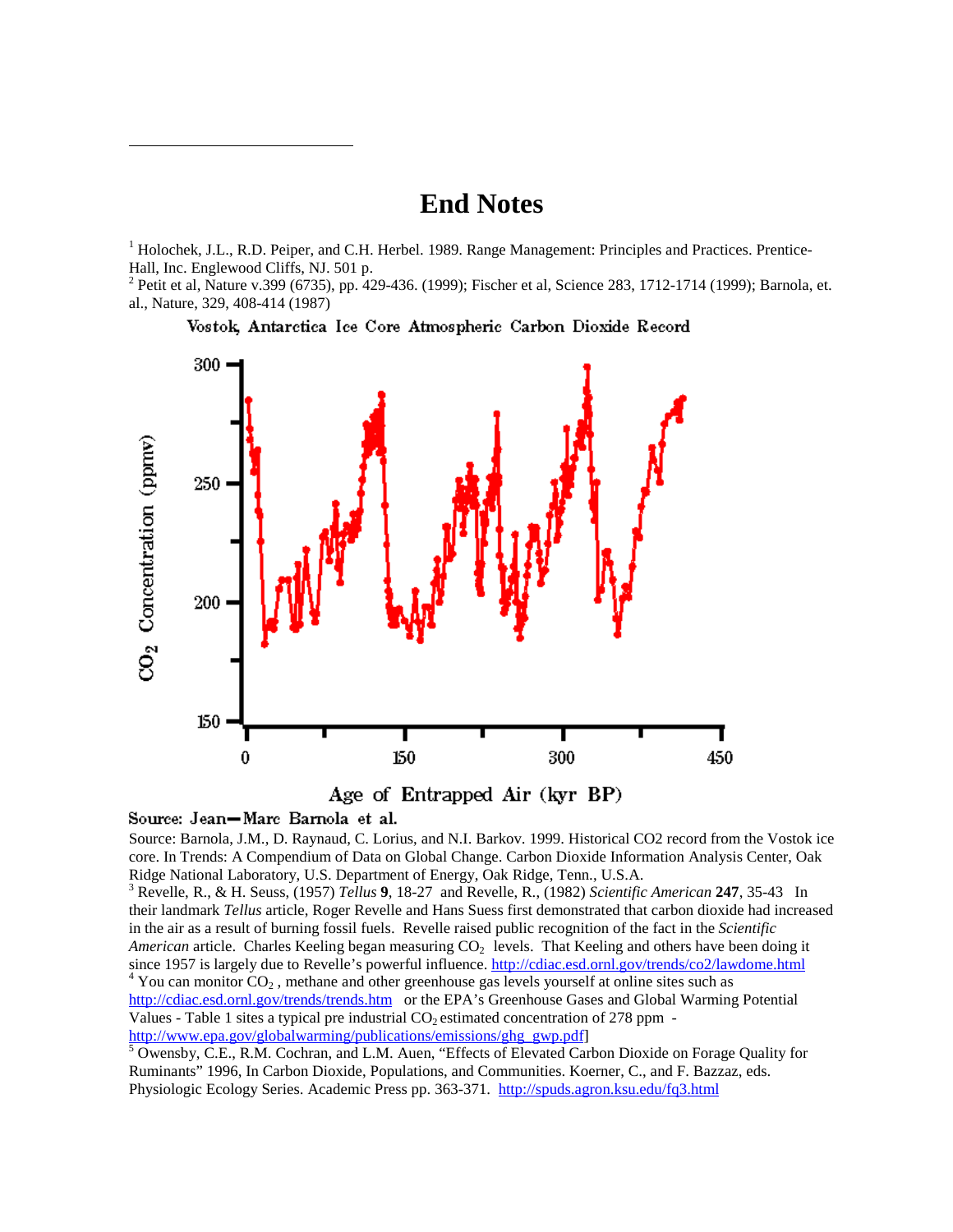Estimated steer gain (kg/day) is derived from acid detergent fiber and crude protein of diet samples collected on the indicated dates in 1989 by esophageally fistulated sheep from tallgrass prairie exposed to 2X ambient and ambient atmospheric  $CO<sub>2</sub>$ . Means within a date with a common letter do not differ [LSD, P< 0.10]

<u>.</u>

"Since N and fiber concentrations in the diet of ruminants impact forage digestibility and utilization efficiency, the reported reduced N and increased fiber concentrations in plants grown under elevated  $CO<sub>2</sub>$  will likely impact ruminant productivity negatively. Data reporting reduced productivity or increased consumption for insects consuming diets of plants grown under elevated  $CO<sub>2</sub>$  support that conclusion. Contrary to the results from insect studies, where intake increased as diet quality decreased, ruminant intake declines as forage quality decreases. Therefore, there cannot be a compensatory intake response to maintain productivity levels comparable to current levels. For domestic livestock, diets can be supplemented to compensate for reduced forage quality, but with wild ruminants, or for ruminants in developing countries, diet supplementation is not an option. The result will be reduced growth and reproduction. Further, changes in climate may impact foraging by ruminants. High daytime air temperatures currently reduce total grazing time for cattle with little or no compensatory nighttime grazing.

"A future high  $CO<sub>2</sub>$  world seems destined to reduce individual animal performance. For domestic livestock enterprises, increased stocking rates can occur because of the reduced intake of lower quality forage, and dietary supplementation may be used to maintain current production levels, but that will increase cost of production. Wild ruminant diet quality will be affected, and it is likely that they will have reduced growth and reproduction."  $<sup>6</sup>$  Morgan J. A , "Elevated CO<sub>2</sub> Enhances productivity and the C/N ratio of grasses in the Colorado shortgrass</sup> steppe", USDA Agricultural Research Service

"Summary: Atmospheric  $CO<sub>2</sub>$  concentrations have been increasing since the industrial revolution, and are projected to double within this century over today's concentration of approximately 360 parts per million. We installed six large, plastic-covered chambers over shortgrass prairie vegetation in northeastern Colorado and elevated CO2 concentration in three of these chambers to 720 parts per million to determine how rising atmospheric CO<sub>2</sub> will affect the ecology of these important grasslands. In comparisons between the three  $CO<sub>2</sub>$ enriched chambers and the remaining chambers maintained at present-day  $CO<sub>2</sub>$  concentrations, we found that elevated  $CO<sub>2</sub>$  enhanced production of grasses by up to 47% over grasses grown under present ambient  $CO<sub>2</sub>$ concentrations, although the concentration of N in  $CO<sub>2</sub>$ -enriched plant tissues was reduced, indicating a decline in forage quality. These results suggest that while rising atmospheric  $CO<sub>2</sub>$  concentrations will enhance productivity of Great Plains grasslands, the quality of the forage may decline which could impair cattle production." http://www.nal.usda.gov/ttic/tektran/data/000011/77/0000117762.html

<sup>7</sup> Mauney, J.R., B.A. Kimball, P.J. Pinter, R.L. Lamorte, K.F. Lewin, J. Nagy, and G.R. Hendrey, 1994: Growth and yield of cotton in response to a free-air carbon dioxide enrichment (FACE) environment. Agricultural and Forest Meteorology, 70, 49-67

<sup>8</sup> E.g. The Aspen FACE (Free-Air Carbon Dioxide Enrichment) Experiment is a multidisciplinary study to assess the effects of increasing tropospheric ozone and carbon dioxide levels on aspen forest ecosystems. http://oden.nrri.umn.edu/factsii/

<sup>9</sup> Golueke, C. G., "COMPOSTING A Study of the Process and its Principles", Rodale Press, 1972, pp 23-33  $10$  Raloff, J., "Hormones: Here's the Beef", Science News, Vol. 161, January 5, 2002, page 11

<sup>11</sup> Wilsey, B.J., J.S. Coleman, and S.J. McNaughton. 1997. Effects of elevated  $CO_2$  and defoliation on grasses: A comparative ecosystem approach. *Ecological Applications* 7(3):844-853.

<sup>12</sup> Cambridge University Press on behalf of the Intergovernmental Panel on Climate Change Published "Climate Change 2001" on 12th July 2001. The three volumes, totalling 2,600 pages, is the IPCC's Third Climate Change Assessment.

I. The Scientific Basis ISSN: 0 521 80767 0 (hb) 0 521 01495 6 (pb)

II. Impacts, Adaptation & Vulnerability ISSN: 0 521 80768 9 (hb) 0 521 01500 6 (pb)

III. Mitigation ISSN: 0 521 80769 7 (hb) 0 521 01502 2 (pb)

Published 12th July 2001 http://uk.cambridge.org/earthsciences/climatechange/<br><sup>13</sup>Evans, R D, Billings, S, Schaeffer, S "Elevated Carbon Dioxide Alters Soil Nitrogen Dynamics in an Intact Mojave Desert Ecosystem", Eos Trans. AGU, 82(47), Fall Meet. Suppl., Abstract B51B-0209, 2001 (University of Arkansas, Stable Isotope Laboratory SCIE 417, Fayetteville, AR 72701) devans@uark.edu, sbillin@uark.edu , smschae@uark.edu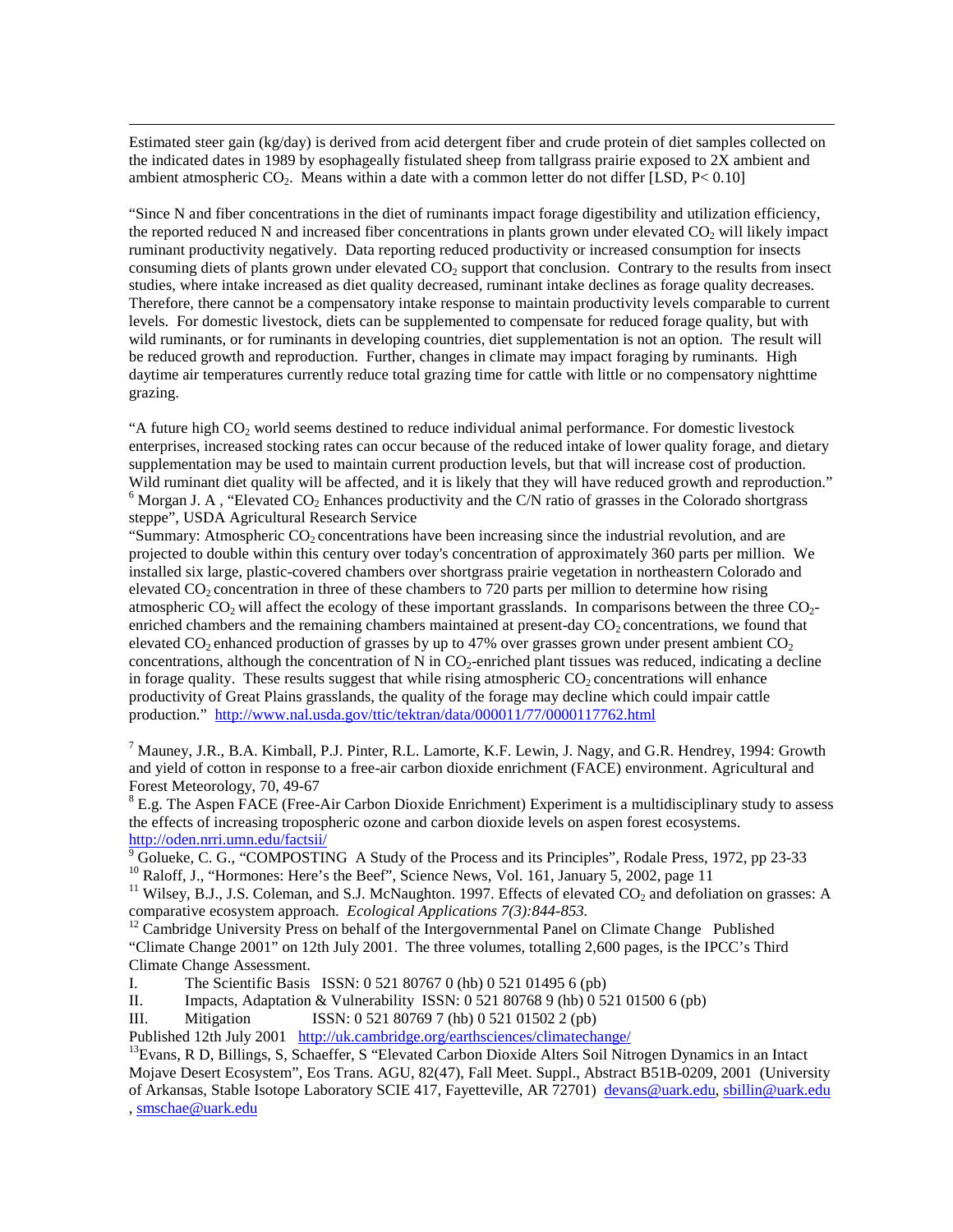"Arid ecosystems are predicted to be among the most responsive to elevated carbon dioxide because of projected increases in plant water-use efficiency. Increases in net primary production will also be regulated by available nitrogen because nitrogen is the primary resource limiting net production once water is available. Plantavailable nitrogen has decreased 40 to 50 % under elevated carbon dioxide. We hypothesize this is due to an increase in microbial activity caused by increased carbon input into the soil, because the decrease in inorganic nitrogen is accompanied by significant increases in soil respiration and plant nitrogen isotope composition. The increase in plant nitrogen isotope composition is likely the result of increased microbial fractionation of inorganic nitrogen during immobilization.

Experimental manipulation of soil labile carbon also increased soil respiration and decreased gaseous nitrogen loss and plant-available nitrogen. This study suggests that while elevated carbon dioxide may increase available water in arid ecosystems, it might also decrease available nitrogen."

Also, Korner C and Arnone III J. 1992. Responses to elevated carbon dioxide in artificial tropical ecosystems. Science 257: 1672-1675

 $14$  Hocking, P.J. and C.P. Meyer, 1991: Carbon dioxide enrichment decreases critical nitrate and nitrogen concentrations in wheat. Journal of Plant Nutrition, 14, 571-584.

<sup>15</sup> Rogers, G., P.J. Milham, M. Gillings, and J.P. Conroy, 1996a: Sink strength may be the key to growth and nitrogen responses in N-deficient wheat at elevated CO2. Australian Journal of Plant Physiology, 23, 253-264.

<sup>16</sup> Conroy, J.P., S. Seneweera, A.S. Basra, G. Rogers, and B. Nissenwooller, 1994: Influence of rising atmospheric CO2 concentrations and temperature on growth, yield and grain quality of cereal crops. Australian Journal of Plant Physiology, 21, 741-758.

<sup>17</sup> Blumentahl, C., H.M. Rawson, E. McKenzie, P.W. Gras, E.W.R. Barlow, and C.W. Wrigley, 1996: Changes in wheat grain quality due to doubling the level of atmospheric CO2. Cereal Chemistry, 73, 762-766.

<sup>18</sup> Conroy, J.P., S. Seneweera, A.S. Basra, G. Rogers, and B. Nissenwooller, 1994: Influence of rising atmospheric CO2 concentrations and temperature on growth, yield and grain quality of cereal crops. Australian Journal of Plant Physiology, 21, 741-758.

<sup>19</sup> P. Richardson, R. Jeffcoat and Y. C. Shi, "High amylose starches: from biosynthesis to their use as food ingredients", Materials Research Society, Dec 2000 Bulletin,

http://www.mrs.org/membership/preview/dec2000bull/Richardson.pdf

 $^{20}$  Seneweera, S.P. and J.P. Conroy, 1997: Growth, grain yield and quality of rice (Oryza sativa L.) in response to elevated CO2 and phosphorus nutrition. Soil Science and Plant Nutrition, 43, 1131-1136. http://wwwcp.scisoc.org/aacc/csource/cs1996.htm

 $21$  Ziska, L.H., O. Namuco, T. Moya, and J. Quilang, 1997: Growth and yield response of field-grown tropical rice to increasing carbon dioxide and air temperature. Agronomy Journal, 89, 45-53.

<sup>22</sup> As reported at http://www.eurekalert.org/pub\_releases/2002-02/uoc--hcl013102.php by Arnold Bloom and colleagues in the Feb. 5 issue of the Proceedings of the National Academy of Sciences.

<sup>23</sup>Awmack, C. S. & Harrington, R. (2000). Elevated CO<sub>2</sub> affects the interactions between aphid pests and host plant flowering. *Agricultural and Forest Entomology* 2, 57-61. and

Awmack, C. S., Smith, P. & Pinter, P. J. (2000). Global change and the challenges for agriculture and forestry. *Journal of Agricultural Science, Cambridge* **135,** 199-201.<br><sup>24</sup>Whittaker, J.B. "Impacts and responses at population level of herbivorous insects to elevated CO<sub>2</sub>." European

Journal of Entomology 96: 149-156. 1999.

<sup>25</sup> "Alaska, No Longer So Frigid, Starts to Crack, Burn and Sag",

http://www.nytimes.com/2002/06/16/national/16ALAS.html?ei=5006&en=e363c2737e9743be&ex=1024804800

&partner=ALTAVISTA1 By Timothy Egan, June 16, 2002, New York Times Online 26 "Climate Warming and the decline of zooplankton in the California current", by Roemmich, D. and McGowen, J., 1995 *Science* .267:1324-1326<br><sup>27</sup> Haugan P.M. and Drange H., "Effects of CO2 on the ocean environment", Energy Conversion Mgmt. 37,

1019-1022, 1996

 $28$  Houghton, J., pg 26.

<u>.</u>

<sup>29</sup> "Study Challenges Idea of Seeding Oceans With Iron to Curb Global Warming", By Hillary Mayell for National Geographic News, January 8, 2001

http://news.nationalgeographic.com/news/2002/01/0108\_020108oceaniron.html and http://www-personal.umich.edu/~rstey/Site%20files/consequences.html

Iron is the limiting factor to the ocean's phytoplankton growth. That is, if more soluble iron were available to the phytoplankton production would increase. A suggestion was made to seed the oceans with iron to artificially